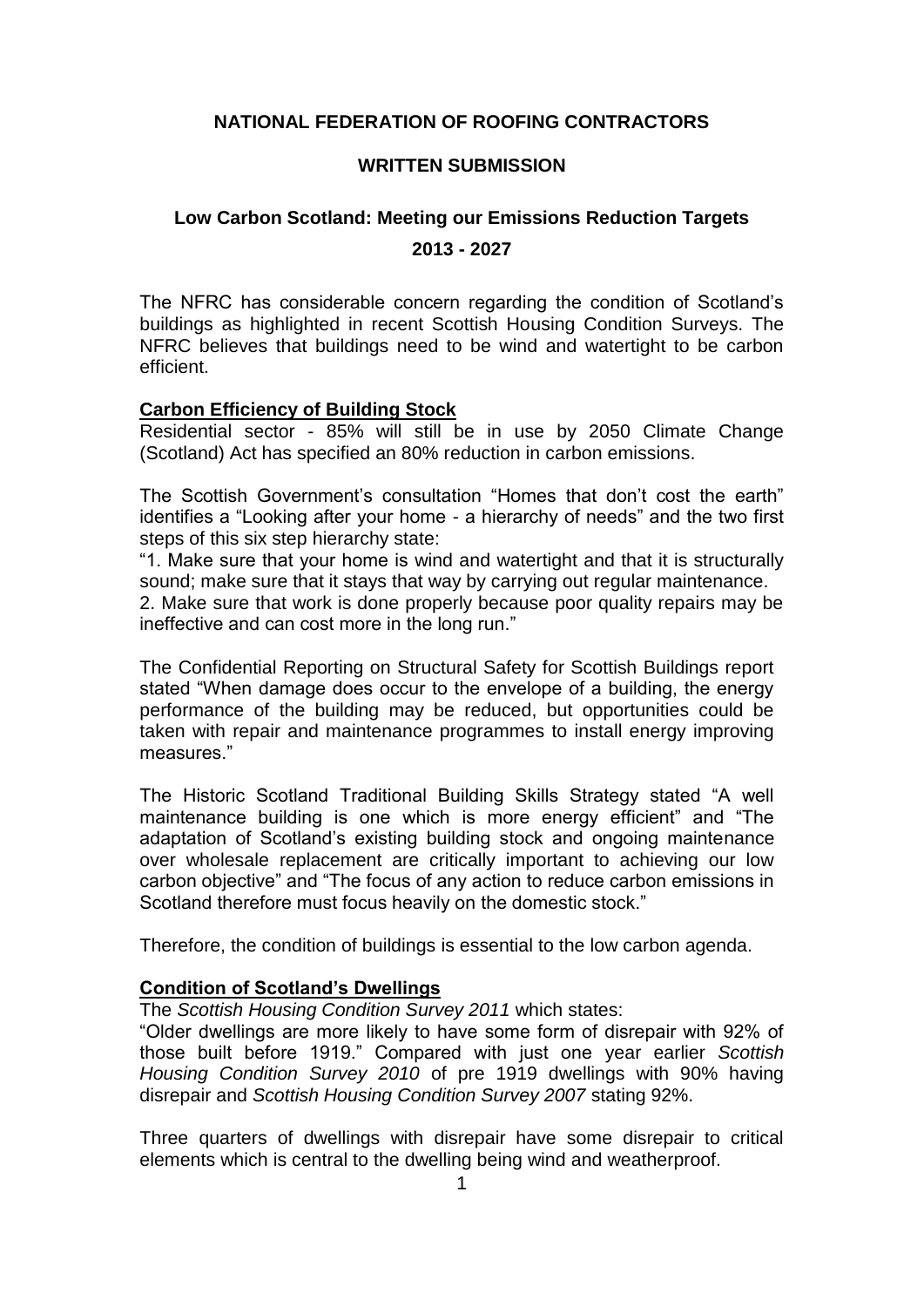#### The *Scottish Small Towns Report* stated that

"every town surveyed had instance of serious disrepair." The survey results suggested that some towns had a higher incidence of disrepair where in excess of 80% of the properties surveyed required some form of maintenance. The towns surveyed which faired better still required between 50% and 75% requiring maintenance.

The report suggested that approximately 70% of the properties surveyed would benefit from or will be required to have works carried out to remove serious defects.

A further analysis of the data showed that in those properties surveyed 38.65% had roof defects and 45.39% had loss or falling masonry. Both these issues would be surveyed as part of the scheme.

Scottish Small Towns Report stated "the costing profiles cover essential repair and maintenance works separately from those to reflect works to deal with the effects of dry rot or other destructive defects. Refurbishment works and works to building services (electricity, gas, water and drainage) have been separately included in assessing the potential grant demand of £122.89M for circa 21,000 domestic properties and 4,200 non-domestic properties."

This shows that the condition of properties is not improving in Scotland which in turn will affect their energy efficiency despite research showing that between 2008 and 2010 that £2088 million was spent on property privately owned.

*HOMES FOR SCOTLAND'S PEOPLE: A Scottish Housing Policy Statement* A Scottish Government policy statement - "Improving the physical quality of our housing is one of our key priorities. We are clear that housing quality should be a right not an aspiration for tenants. Good housing quality goes straight to the heart of improving the quality of life and is central in supporting our policies for health, regeneration and economic growth."

"We face a range of challenges due to past shortcomings in the quality, design and maintenance of housing and neighbourhoods."

"The biggest change in Scottish housing in recent decades has been the growth of the private sector. Owner occupation is now the largest tenure alongside private rented housing, it amounts to over 70% of Scottish housing. The need for action on quality within the private sector was demonstrated by the 2002 Scottish House Condition Survey. 27% of owner-occupied houses and 40% of flats had at least one element in a state of urgent disrepair. Conditions tend to be worse in the private rented sector and in older properties, where about half of properties require some urgent repair."

"Disrepair and lack of maintenance affects not only owners and occupants, but also neighbours and the wider community. It is essential that the issue should be tackled. The prime responsibility lies with the owners but these matters are also the proper concern of government"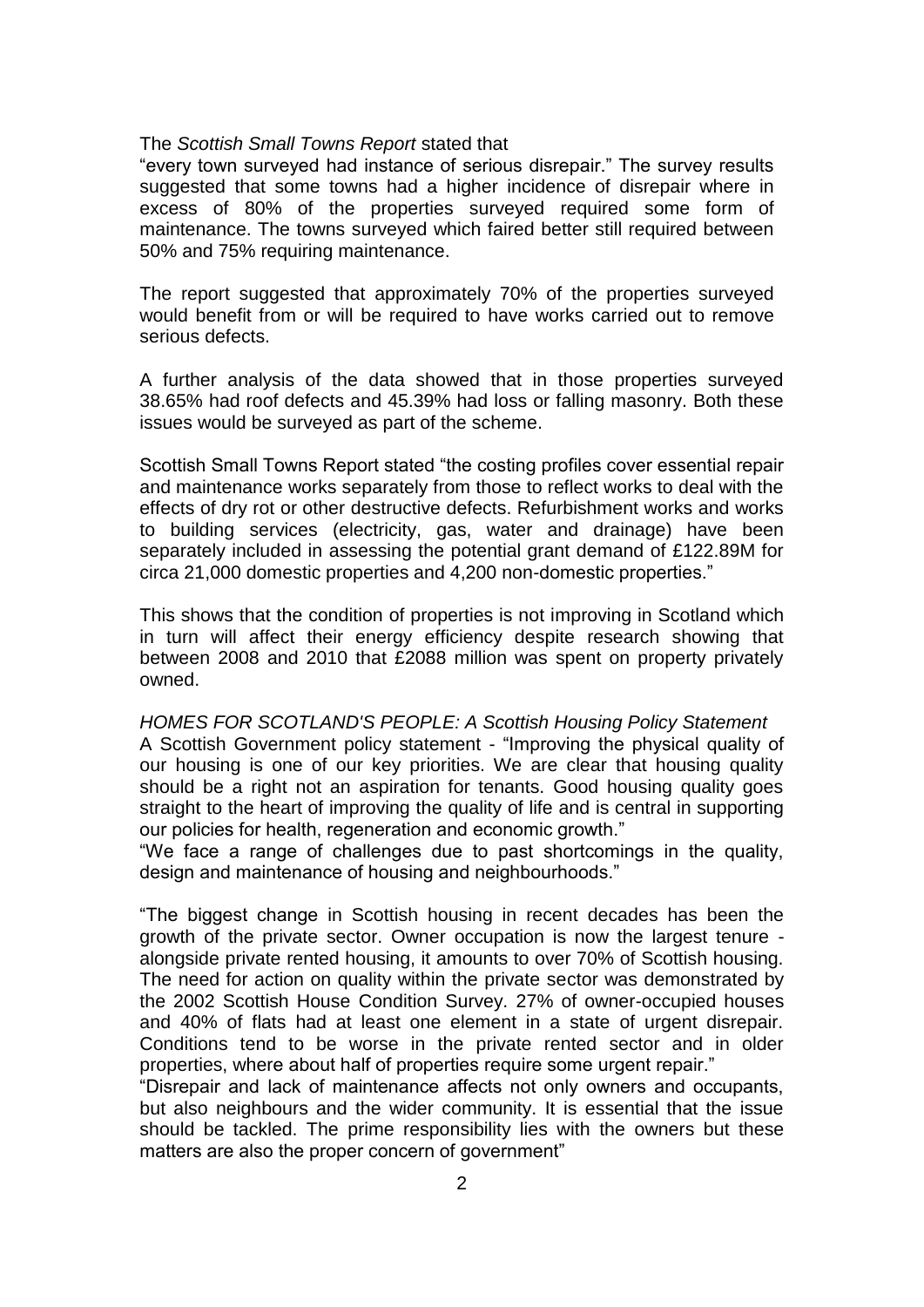1. Energy Efficiency and historic buildings. Activities within the energy efficiency area of work will be presented with a special emphasis on projects funded by the Climate Challenge Fund.

As previously stated, The Scottish Government's consultation "Homes that don't cost the earth" identifies a "Looking after your home - a hierarchy of needs" and the two first steps of this hierarchy state:

"1. Make sure that your home is wind and watertight and that it is structurally

sound; make sure that it stays that way by carrying out regular maintenance.

2. Make sure that work is done properly because poor quality repairs may be ineffective and can cost more in the long run."; and

the Scottish Housing Condition Survey 2011 identifies that the poor condition of Scotland's traditional buildings despite property owners spending significant funds on them.

#### **Skills Issues**

The *Historic Scotland "Traditional Building Skills*" report states: "our strategy of investment and support will be focused on the following activities:"

"supporting the construction sector and the public by promoting a better understanding of the value of traditional building skills and their relevance to our current building stock;"

"better understanding of and capability to demonstrate the relevance of traditional skills to our current building stock in terms of energy efficiency, sustainability and conservation gain."

The report also states:

"Recent projects and reports produced for Historic Scotland have shown there is a growing demand for traditional building skills to support out built heritage. They also reveal that the traditional building skills we need to service the repair and maintenance sector (which amounts to 35% of the Construction sector overall), are often not readily available, with a lack of formal vocational training and qualifications."

"Trades-people and some of those teaching teaching across Scotland have gaps in the knowledge and skills they need to repair and maintain traditionally constructed buildings. There are often no options within the qualifications framework to pursue traditional skills."

"An ongiong issue is the lack of understanding of the relevance of traditional building skills and the benefits they offer, both within industry and public perception."

Linda Fabinani MSP (then Minister for Europe, External Affairs and Culture) stated: "The knowledge, skills and materials required to conserve, maintain and repair traditional buildings has been in decline for some time so we need to focus on raising knowledge and skill levels."